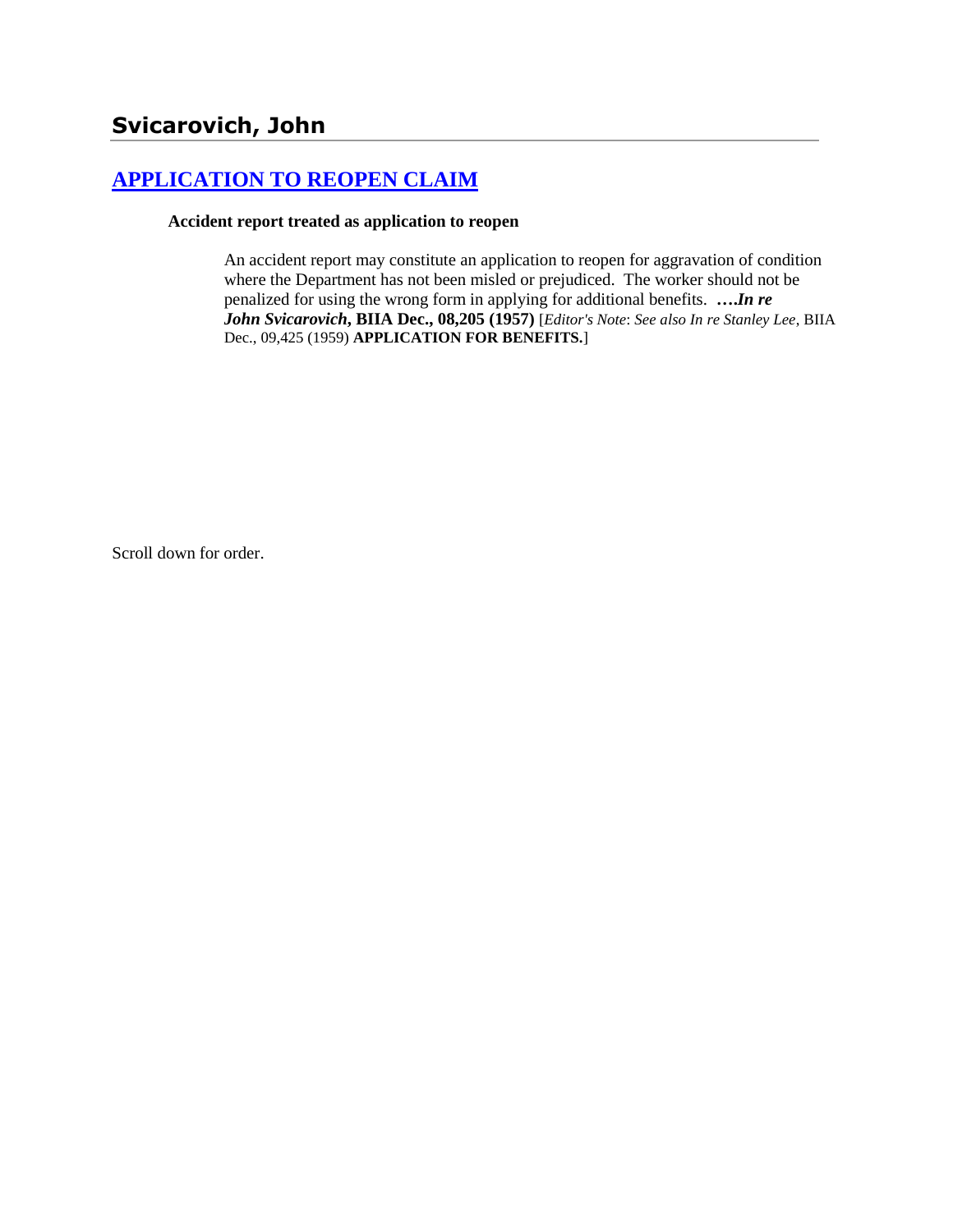#### **BEFORE THE BOARD OF INDUSTRIAL INSURANCE APPEALS STATE OF WASHINGTON**

**)**

**IN RE: JOHN L. SVICAROVICH ) DOCKET NO. 8205**

**CLAIM NO. C-144976 ) DECISION AND ORDER**

APPEARANCES:

Claimant, John L. Svicarovich, by James J. Solan

Employer, Wagar Lumber Company, by Clark W. Adams

Department of Labor and Industries, by The Attorney General, per Stanton P. Sender, Assistant

Appeal filed by the claimant, John L. Svicarovich, on November 15, 1956, from an order of the supervisor of industrial insurance dated September 25, 1956, reopening the above-numbered claim for authorized treatment and action as indicated effective July 12, 1956. **MODIFIED AND REMANDED**.

## **DECISION**

The claimant, John L. Svicarovich, filed a report of accident with the department of labor and industries on June 6, 1954, alleging that on May 19, 1954, he suffered a back strain while lifting lumber in the course of his employment with the Wagar Lumber Company of Aberdeen, Washington. His claim was allowed, medical treatment was provided, time-loss compensation was paid and on September 7, 1955, the supervisor of industrial insurance issued an order closing the claim with a permanent partial disability award of 5% of the maximum allowable for unspecified disabilities. On December 3, 1955, the claimant filed a report of accident with the department of labor and industries alleging that he suffered an acute low back condition as a result of an injury described as having occurred after finishing his shift at the National Plywood in Beaver, Washington, when he stepped across a puddle of water outside the plant door and felt a pain in his right side of November 6, 1955. This claim was assigned claim no. C-282933 by the department and was ultimately rejected by the supervisor's order of February 6, 1956, on the ground that at the time of injury the claimant was not in the course of his employment. On April 5, 1956, the claimant appealed from that rejection order and on April 26, 1956, this board granted the appeal. At a prehearing conference held in connection with that appeal in Aberdeen, Washington, on May 23, 1956,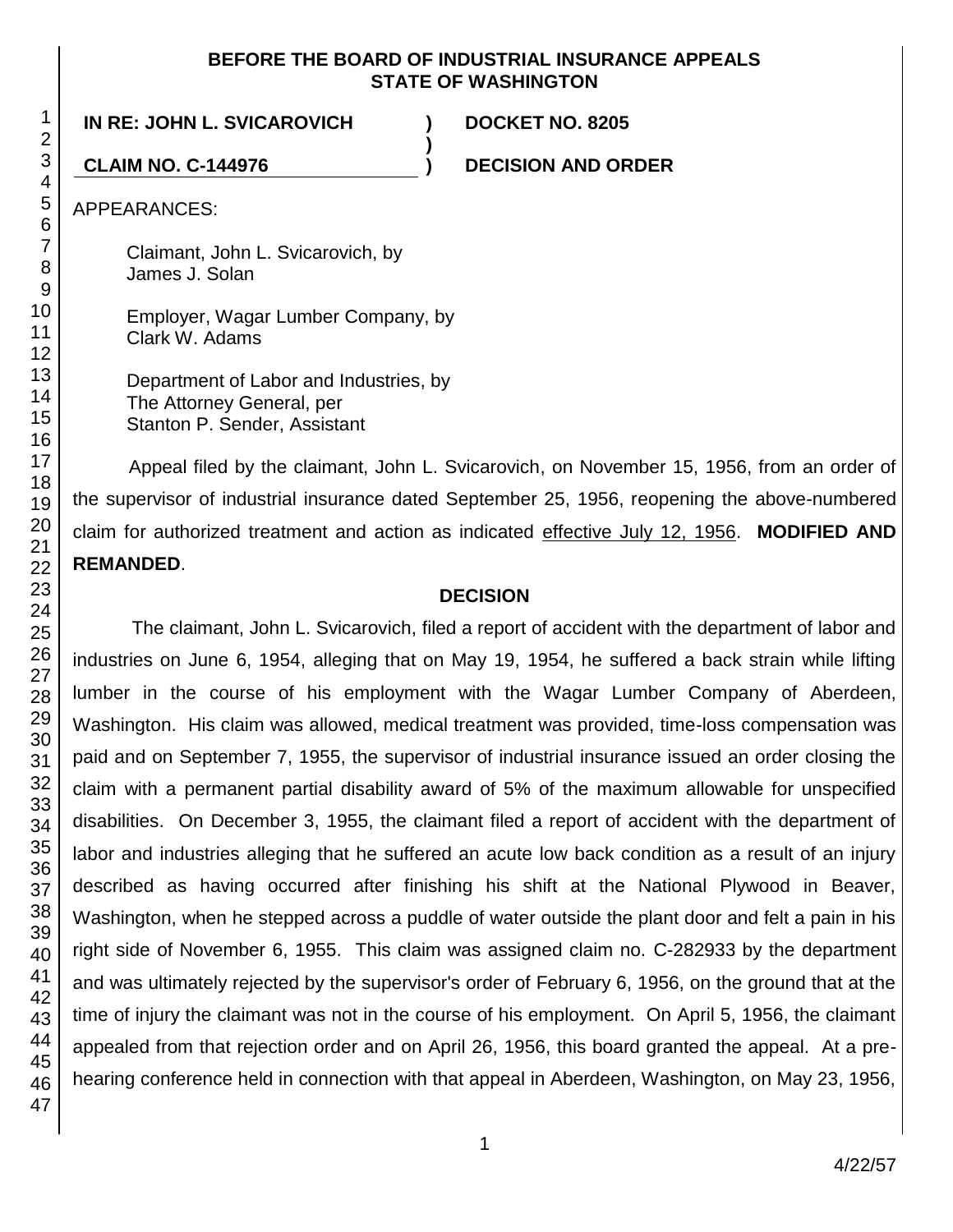the claimant's attorney, Mr. James J. Solan, moved the board for an order dismissing the claimant's appeal on claim no. C-282933, due to the fact that the claimant wished to initiate an application to reopen claim no. C-144976 on the ground of aggravation. Accordingly, on May 28, 1956, this board entered an order dismissing the claimant's appeal on claim no. C-282933. On July 12, 1956, the claimant filed an application to reopen the above-numbered claim (C-144976) on the ground of aggravation of condition. On September 25, 1956, the supervisor entered an order reopening said claim for authorized treatment and action as indicated, effective July 12, 1956. On November 15, 1956, the claimant appealed from the supervisor's order of September 25, 1956, and on December 13, 1956, this board granted the appeal.

A pre-hearing conference was held in connection with this appeal in Aberdeen, Washington, on March 13, 1957, pursuant to R.C.W. 51.52.095, and sec. 5.3, Rules of Procedure of this board. At that time the claimant was present in person and represented by his attorney, Mr. James J. Solan. The employer, Wagar Lumber Company, was represented by its attorney, Mr. Clark W. Adams, and the department of labor and industries was represented by Mr. Stanton P. Sender, assistant attorney general. At that conference, Mr. Solan stated that it was the claimant's position on this appeal that the injury alleged by the claimant in his accident report filed under claim no. C-282933 on December 1, 1955, was in fact an aggravation of his old injury of May 19, 1954, and for that reason the accident report filed December 1, 1955, should be construed as an application to reopen claim no. C-144976. Therefore, Mr. Solan contended that when the supervisor did reopen this claim (C-144976) in July, 1956, the effective reopening date should have been November 7, 1955, instead of July 12, 1956. (November 7, 1955, has been determined as the date of alleged injury covered by claim no. C-282933 instead of November 6, 1955). In support of his contention, Mr. Solan produced a letter dated February 6, 1957, from the claimant's attending physician, Dr. Edwin F. Leibold, of Forks, Washington. By stipulation of the parties at the conference on March 13, 1957, this letter was incorporated in the record as exhibit 1. It was further stipulated between the parties, through their respective counsel, that this matter should be submitted to the board for its decision on the basis of Exhibit one and the department file on claim no. C-144976 and claim no. C-282933.

We see no point in discussing the evidence in the record on the question of whether the acute condition suffered by the claimant on November 7, 1955, was due to a new injury on that date or was an aggravation of the condition resulting from his injury of May 19, 1954. The department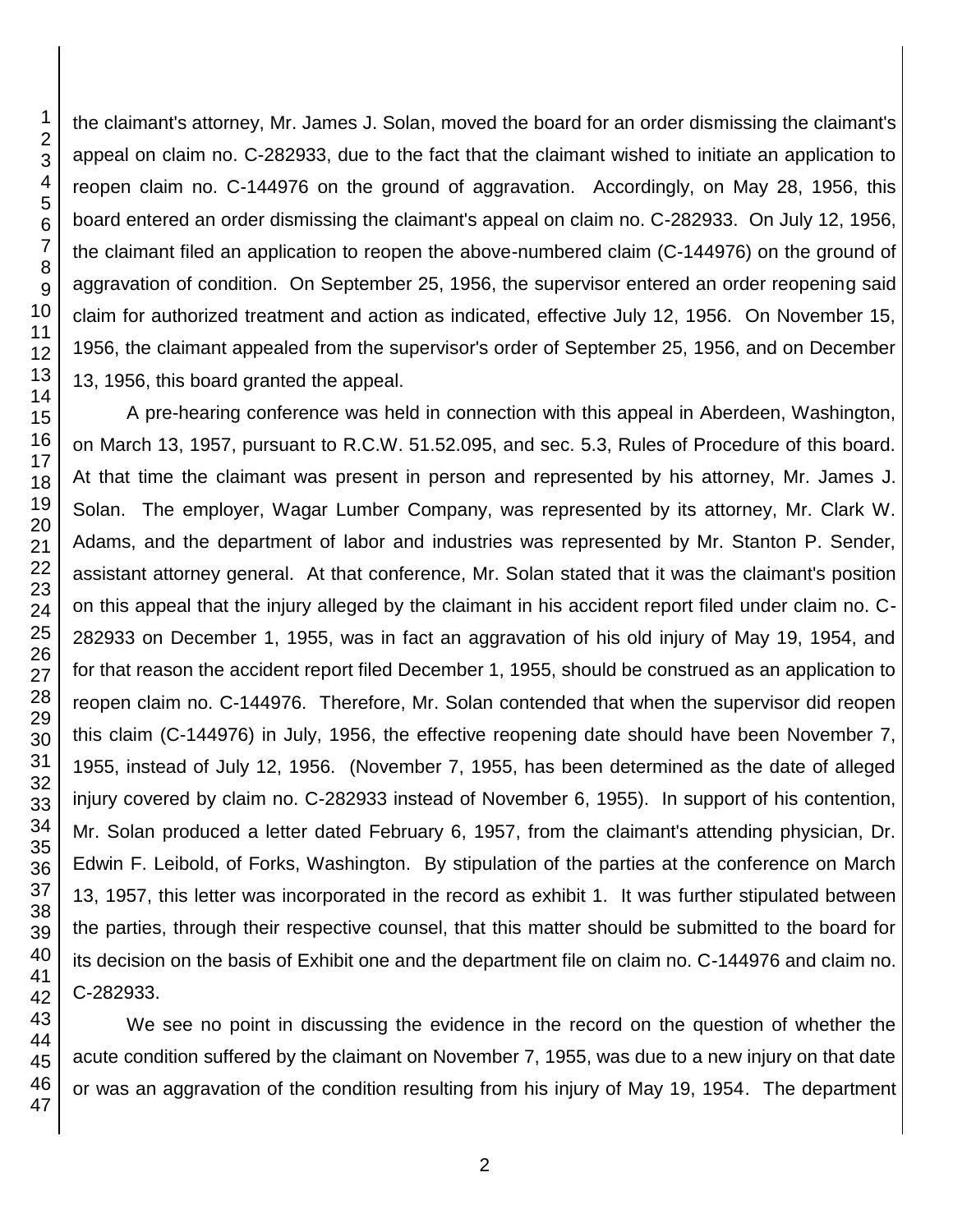has determined that it was an aggravation of the old injury. The claimant did not appeal from that portion of the department's order of September 25, 1956, reopening his claim based on his 1954 injury, but only from that portion of the order fixing July 12, 1956, as the effective date of the reopening. Therefore, inasmuch as there was no appeal from the department's order by the employer, the board is limited to consideration only of the issue of the proper effective date of the reopening. Brakus v. Department of Labor and Industries, 48 Wn. (2d) 218. Resolution of this issue hinges on the question of whether or not the report of accident filed by the claimant on December 3, 1955, based on his purported "injury" of November 7, 1955, may properly be considered and treated as an application to reopen his claim based on his 1954 injury.

In the case of Georgia Pacific Plywood Company v. Department of Labor and Industries, 47 Wn. (2d) 893, which involved a question of whether a skin condition was due to an aggravation of a condition previously recognized and allowed as an occupational disease or to a new exposure while working for a different employer, our supreme court stated:

> "It was never intended that, when a workman's right to the benefits of the workmen's compensation act on one basis or another is clear, he should have to make a binding election between the possible causes of his condition..."

In the case of Kralevich v. Department of Labor and Industries, 23 Wn. (2d) 640, the claimant had filed an application to reopen his claim on the ground of aggravation of his condition within the time limited for appeal from an order closing his claim with no disability award and the department contended that the claimant was limited to a claim for aggravation only. In answering this contention, the court stated:

> "This contention is without merit. It appears that the department was nowise misled, nor did it suffer damage because of the matters referred to. No technical advantage may now be taken of the fact that, in asking that her claim be reopened, claimant used an inappropriate form..."

In examining the record in this case to determine whether or not the department was misled or prejudiced in any way because the claimant filed a report of accident based on a new injury rather than an application to reopen his claim based on his 1954 injury, it is noted that although the claimant made no mention of his 1954 back injury in his report of accident filed on December 1, 1955, it was accompanied by a letter from the employer stating that the claimant apparently

1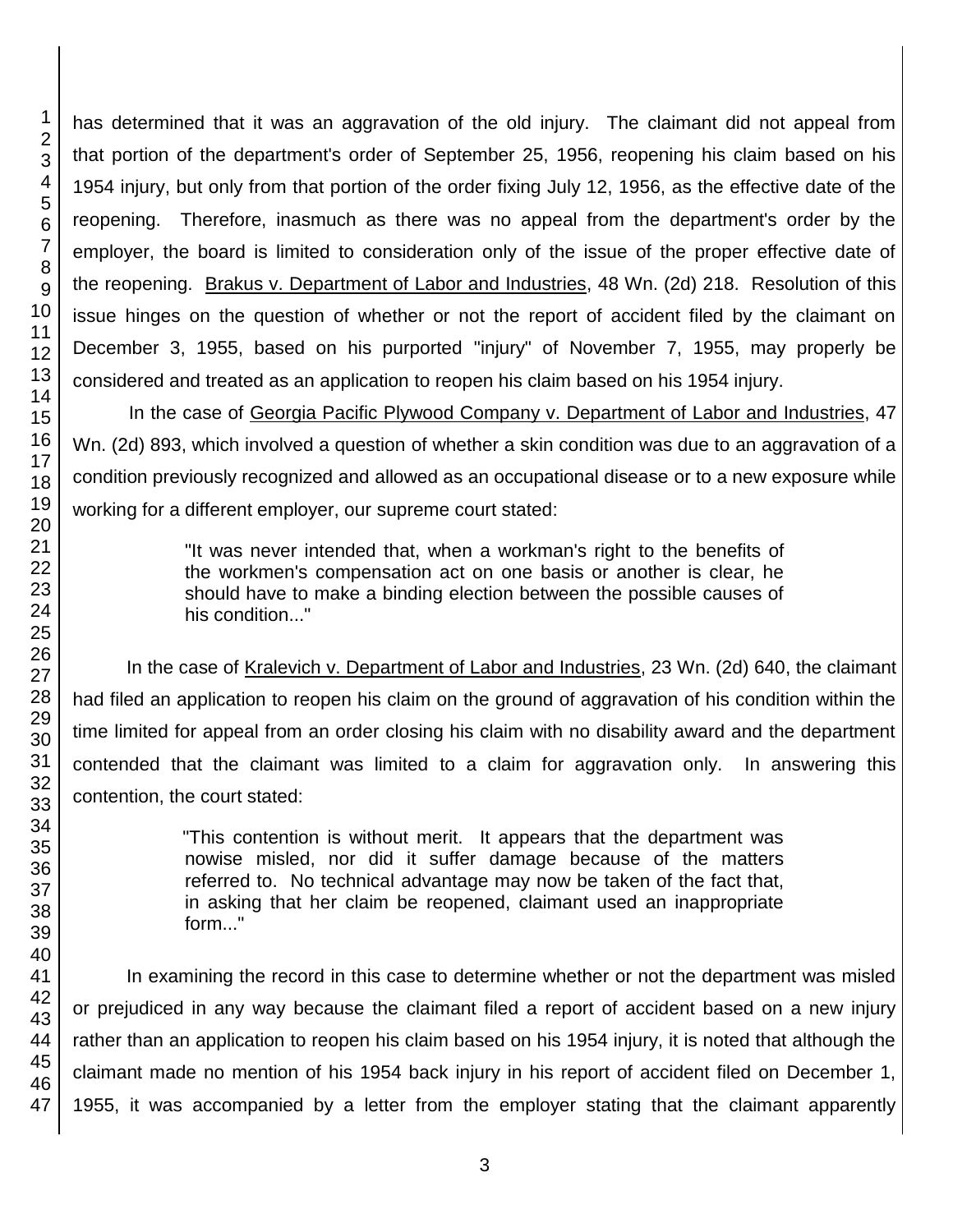46 47

1 2 3

aggravated an old injury and requesting an investigation. The department then conducted a complete investigation which disclosed that the claimant had suffered a prior back injury "evidenced under claim C-144976" that the claimant stated that he had trouble with his back since then, "but nothing like what occurred on the evening of November 7th, 1955," that the employer contended the claimant's condition was an aggravation of his old injury and that the claimant's attending physician, Dr. Leibold, felt that the attack on November 7, 1955, was a new injury, but that "this could be an aggravation of a previous injury." (In exhibit one, Dr. Leibold states that the claimant's condition "was definitely an aggravation of his old condition, the previous injury to his back of May, 1954.")

As heretofore stated, it is now conceded that the claimant did suffer an aggravation of his injury of May 19, 1954, in November, 1955, rather than a new injury. The question of whether or not an incident such as that described on the claimant's report of accident filed on December 1, 1955, constitutes a "traumatic happening" and a separate and distinct injury or an aggravation of an old injury is not an easy one to determine and we do not think that the claimant should be penalized by the fact that he (or his doctor) used the wrong form in applying for relief. The department's investigation following receipt of the claimant's report of accident disclosed adequate evidence on which to base a determination that the claimant's acute back condition in November, 1955, was due to an aggravation of the condition resulting from his 1954 injury and, in the board's opinion, therefore, the report of accident filed on December 1, 1955, should properly have been treated as an application to reopen the claim based on that injury, which had been closed on September 7,

The only remaining issue to be considered is with reference to the claimant's contention that he is entitled to time-loss compensation and payment of medical expenses from November 7, 1955. R.C.W. 51.28.040 provides that:

> "If change of circumstances warrants an increase or rearrangement of compensation, written application shall be made therefor. No increase or rearrangement shall be operative for any period prior to application therefor."

In the case of Fuller v. Department of labor and Industries, 169 Wash. 362, our supreme court held that the above quoted statute precluded payment of monthly compensation to a workman for a period prior to the date he filed an application to reopen his claim on the ground of aggravation of his condition. Construing the report of accident filed by the claimant in this case on December 1,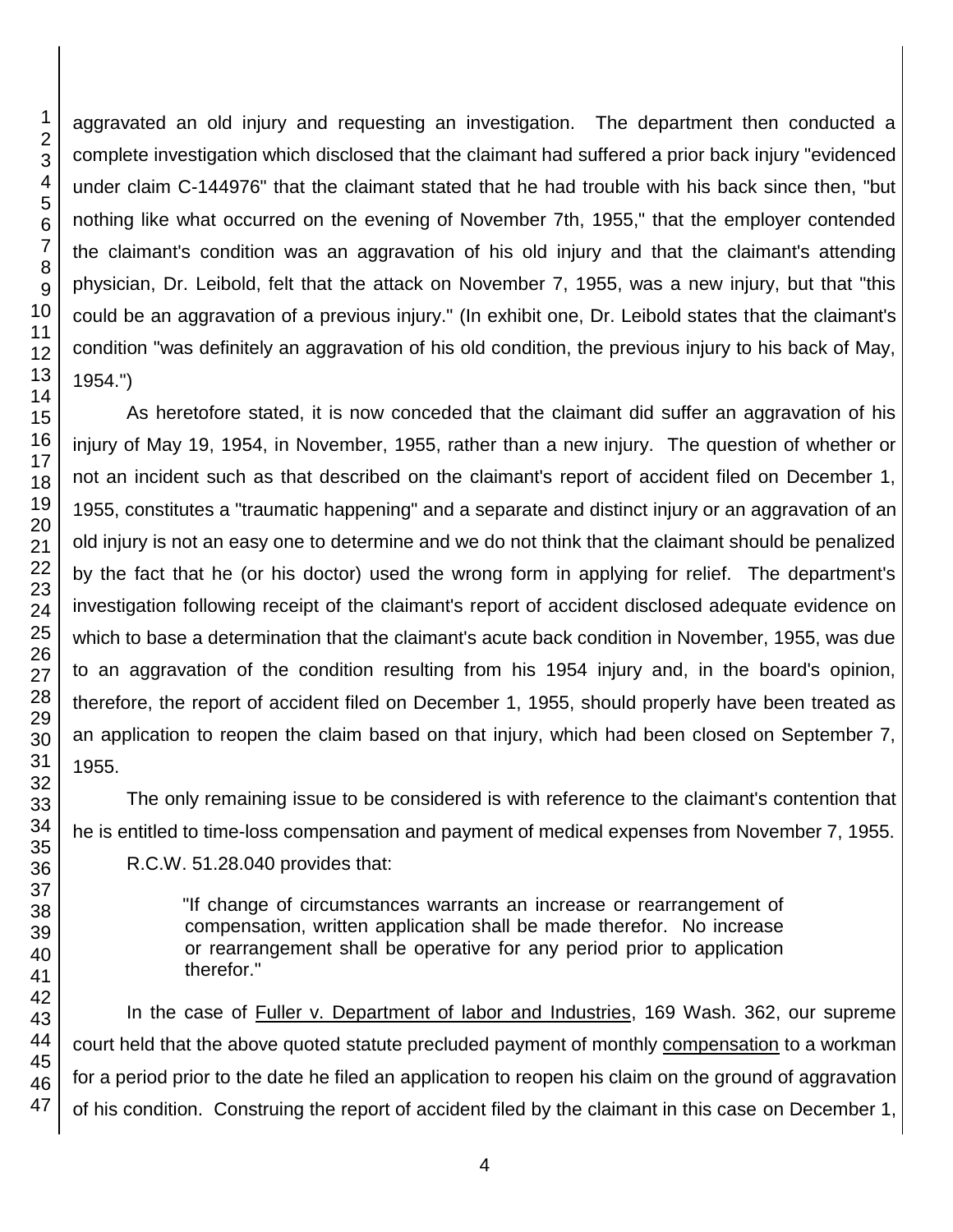1955, as an application to reopen the claim based on his 1954 injury as requested by the claimant, he still would not be entitled to time-loss compensation, in the board's opinion, for any period prior to December 1, 1955, under the rule laid down in the Fuller case. However, the question of payment of medical expenses presents a somewhat different problem.

R.C.W. 51.32.010 provides that:

"Each workman injured in the course of his employment, or his family or dependents in case of death of the workman, shall receive out of the accident fund compensation in accordance with this chapter,..." (Emphasis supplied)

R.C.W. 51.36.010 provides in part that:

"Upon the occurrence of any injury to a workman entitled to compensation under the provisions of this title, he shall receive, in addition to such compensation and out of the medical aid fund, proper and necessary medical and surgical services,..." (Emphasis added).

The section of the act now codified under R.C.W. 51.28.040 was part of the original workmen's compensation act. (sec. 12, ch. 74, Laws of 1911, Page 364). No provision was made in the original act for medical aid. The first medical aid act was passed by the legislature in 1917 and in so doing the legislature clearly distinguished (as indicated by the section of the act last above quoted) between payments for medical expenses which were to be paid out of the medical aid fund and the "compensation" to which a workman was entitled under the workmen's compensation act, which is paid out of the accident fund, and specifically stated that medical services were to be furnished in addition to the "compensation" provided for by the act. It seems clear to the board, therefore, that the "compensation" referred to in R.C.W. 51.28.040 does not include payment of medical expenses which are payable out of the medical aid fund. Obviously, the legislature could not have intended this section of the act to apply to payment of medical expenses when it was originally enacted as there was no provision for medical aid in the original act.

It is undisputed in this case that the claimant suffered an acute exacerbation of his condition resulting from his injury of May 19, 1954, on or about November 7, 1955, necessitating medical attention, which was provided commencing November 8, 1955, and it would appear therefore that such medical expenses should be paid unless the department is, in fact, precluded from doing so by law.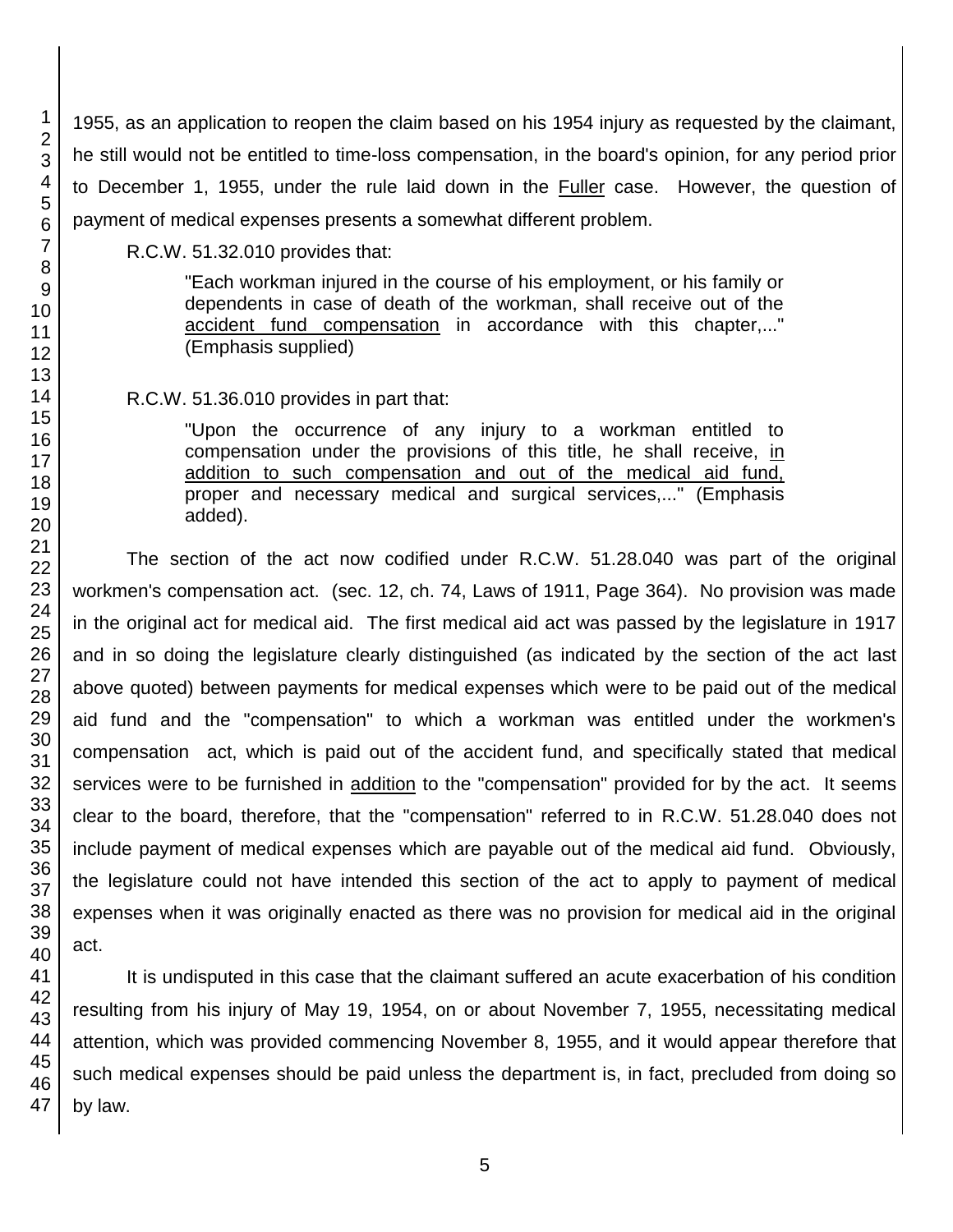As heretofore pointed out, R.C.W. 51.28.040 is applicable only to "compensation" payable out of the accident fund and, inasmuch as there is no statutory bar that we know of to payment of medical expenses incurred for treatment necessitated by an aggravation of a condition due to an injury prior to the filing of an application to reopen a claim, the board is of the opinion that necessary and proper medical expenses incurred by the claimant in this case subsequent to November 7, 1955, should be paid by the department, but that no time-loss compensation should be paid for any period prior to December 1, 1955

#### **FINDINGS OF FACT**

In view of the foregoing and after reviewing the entire record herein, the board finds as follows:

1. The claimant, John L. Svicarovich, filed a report of accident with the department of labor and industries on June 6, 1954, alleging that on May 19, 1954, he suffered a back strain while lifting lumber in the course of his employment with the Wagar Lumber Company of Aberdeen, Washington. His claim was allowed, medical treatment was provided, time-loss compensation was paid and on September 7, 1955, the supervisor of industrial insurance issued an order closing the claim with a permanent partial disability award of 5% of the maximum allowable for unspecified disabilities. On December 1, 1955, the claimant filed a report of accident with the department of labor and industries alleging that he suffered an acute low back condition as a result of an injury described as having occurred after finishing his shift at the National Plywood in Beaver, Washington, on November 6, 1955, when he stepped across a puddle of water outside the plant door and felt a pain in his right side. This claim was assigned claim no. C-282933 by the department and was ultimately rejected by the supervisor's order of February 6, 1956, on the ground that at the time of injury the claimant was not in the course of his employment. On April 5, 1956, the claimant appealed from that rejection order and on April 26, 1956, this board granted the appeal. At a pre-hearing conference held in connection with that appeal in Aberdeen, Washington, on May 23, 1956, the claimant's attorney, Mr. James J. Solan, moved the board for an order dismissing the claimant's appeal on claim no. C-282933, due to the fact that the claimant wished to initiate an application to reopen claim no. C-144976 on the ground of aggravation. Accordingly, on May 28, 1956, this board entered an order dismissing the claimant's appeal on claim no. C-282933. On July 12, 1956, the claimant filed an application to reopen the above-numbered claim (C-144976) on the ground of aggravation of condition. On september 25, 1956, the supervisor entered an order reopening said claim for authorized treatment and action as indicated, effective July 12, 1956. On November 15, 1956, the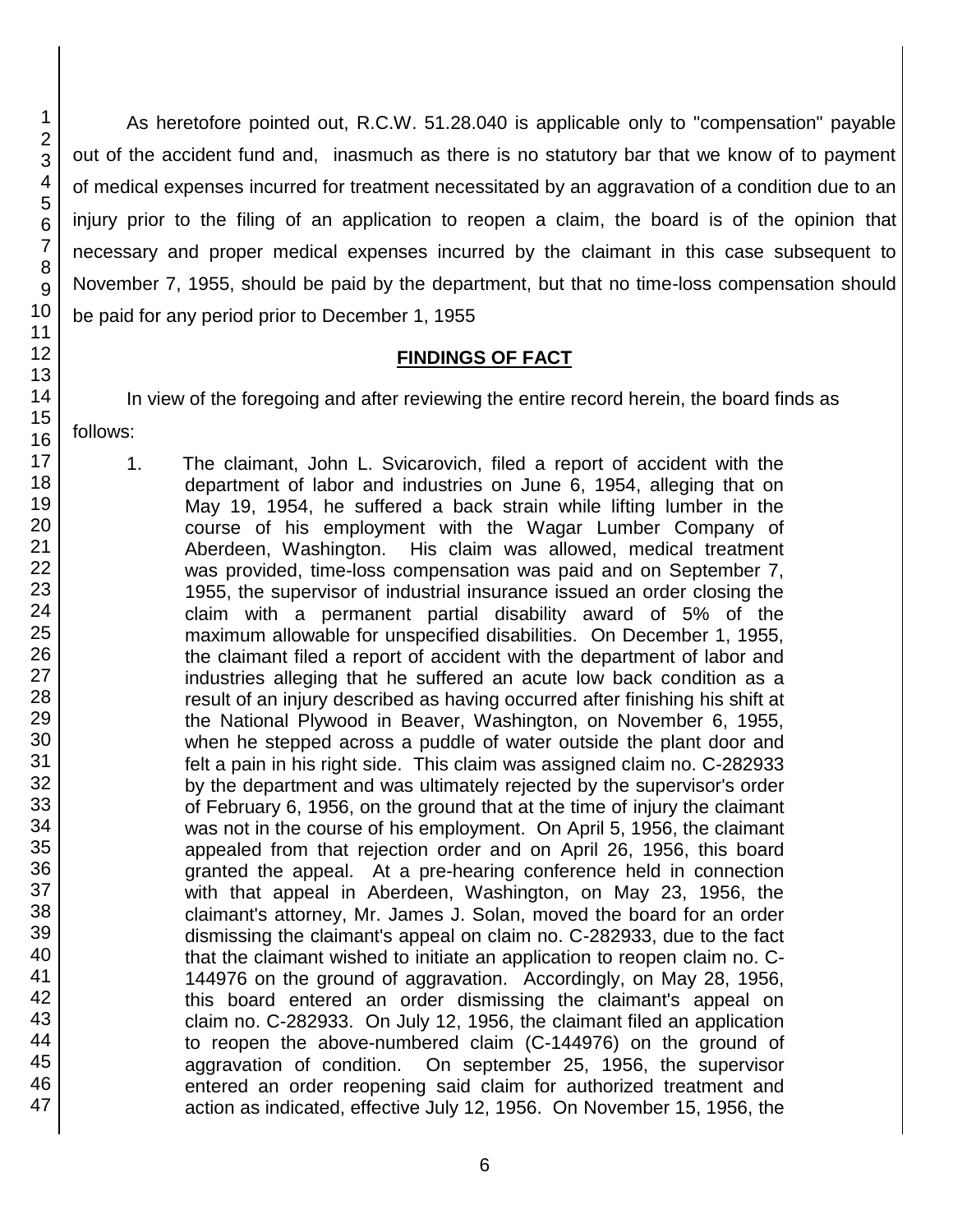claimant appealed from the supervisor's order of September 25, 1956, and on December 13, 1956, this board granted the appeal.

2. The workman suffered a sudden and acute aggravation of his back condition resulting from his injury of May 19, 1954, on November 7, 1955, which necessitated medical treatment, and the department's investigation in connection with the report of accident "filed by the claimant on December 1, 1955, developed sufficient information on which to base a determination that the claimant's condition was due to an aggravation of his May 19, 1954, injury rather than to a new injury.

### **CONCLUSIONS OF LAW**

Based on the foregoing findings of fact, the board concludes:

- 1. The report of "accident" filed by the claimant on December 1, 1955, should as a matter of law be considered and treated as an application to reopen claim no. C-144976.
- 2. Such medical expenses incurred by the workman subsequent to November 7, 1955, for treatment of his back condition, as may be determined by the department of labor and industries to be proper and necessary according to the law and the rules and regulations of the department should be paid for out of the medical aid fund.
- 3. The claimant should be paid time-loss compensation for such period of time subsequent to December 1, 1955, as the department may determine that he was totally, temporarily disabled due to the aggravation of his condition resulting from his injury of May 19, 1954.

#### **ORDER**

Now, therefore, it is hereby **ORDERED** that the order of the supervisor of industrial insurance be, and the same is hereby, modified insofar as it purports to limit the benefits to which the claimant is entitled to the period subsequent to July 12, 1956, and the above-numbered claim is remanded to the department of labor and industries with direction to pay such medical expenses as were incurred by the claimant for treatment of his back condition subsequent to November 7, 1955, and as may be determined by the department to be necessary and proper in accordance with the rules and regulations of the department, to pay the claimant time-loss compensation for such period of time subsequent to December 1, 1955, as the department may determine that he was totally, temporarily disabled due to the aggravation of his condition resulting from his injury of May 19,